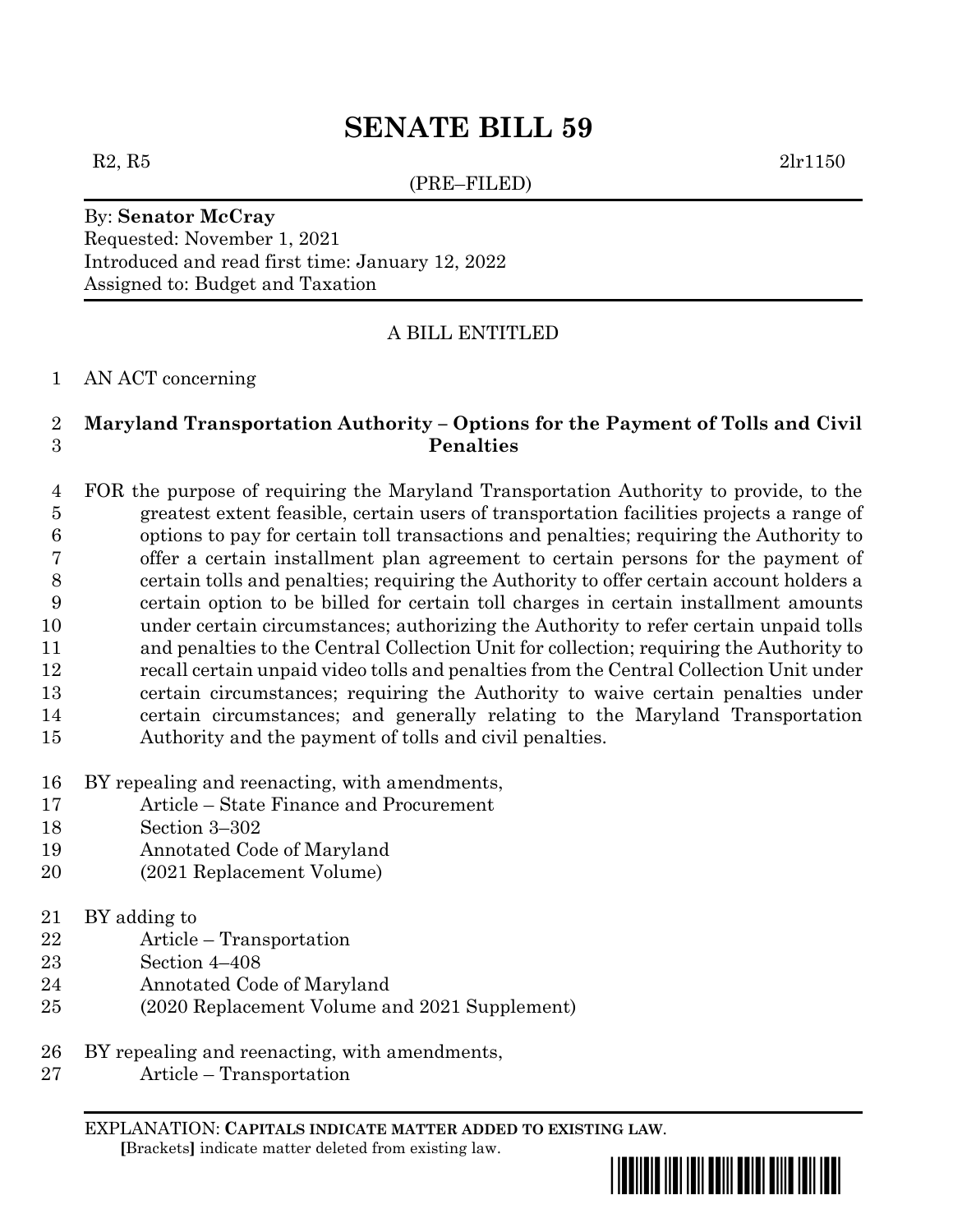|                  | $\alpha$ ה חרות הדרשומ                                                                        |
|------------------|-----------------------------------------------------------------------------------------------|
| $\mathbf{1}$     | Section 21-1414                                                                               |
| $\boldsymbol{2}$ | Annotated Code of Maryland                                                                    |
| 3                |                                                                                               |
|                  | (2020 Replacement Volume and 2021 Supplement)                                                 |
| $\overline{4}$   | SECTION 1. BE IT ENACTED BY THE GENERAL ASSEMBLY OF MARYLAND,                                 |
|                  |                                                                                               |
| $\overline{5}$   | That the Laws of Maryland read as follows:                                                    |
| $6\phantom{.}6$  | <b>Article - State Finance and Procurement</b>                                                |
|                  |                                                                                               |
| 7                | $3 - 302.$                                                                                    |
| 8                | Except as otherwise provided in subsection (b) of this section,<br>(1)<br>(a)                 |
| 9                | paragraph (2)(ii) of this subsection, or in other law, the Central Collection Unit is         |
| 10               | responsible for the collection of each delinquent account or other debt that is owed to the   |
|                  |                                                                                               |
| 11               | State or any of its officials or units.                                                       |
| 12               | Except as provided in subparagraph (ii) of this paragraph, an<br>(2)<br>(i)                   |
| 13               | official or unit of the State government shall refer to the Central Collection Unit each debt |
| 14               | for which the Central Collection Unit has collection responsibility under this subsection     |
|                  |                                                                                               |
| 15               | and may not settle the debt.                                                                  |
| 16               | A public institution of higher education may not refer a<br>(ii)                              |
| 17               | delinquent student account or debt to the Central Collection Unit unless, in accordance       |
| 18               | with $\S 15-119$ of the Education Article:                                                    |
|                  |                                                                                               |
| 19               | the delinquent account or debt has not been settled by the<br>1.                              |
| 20               | end of the late registration period of the semester after the student account became          |
| 21               | delinquent; or                                                                                |
|                  |                                                                                               |
| 22               | the student has not entered into or made timely payments                                      |
| 23               | to satisfy an installment payment plan.                                                       |
|                  |                                                                                               |
| 24               | For the purposes of this subtitle, a community college or board of<br>(3)                     |
| 25               | trustees for a community college established or operating under Title 16 of the Education     |
| 26               | Article is a unit of the State.                                                               |
|                  |                                                                                               |
| 27               | Unless, with the approval of the Secretary, a unit of the State government<br>(b)             |
| 28               | assigns the claim to the Central Collection Unit, the Central Collection Unit is not          |
| 29               | responsible for and may not collect:                                                          |
|                  |                                                                                               |
| 30               | (1)<br>any taxes;                                                                             |
|                  |                                                                                               |
| 31               | (2)<br>any child support payment that is owed under $\S$ 5-308 of the Human                   |
| 32               | Services Article;                                                                             |
|                  |                                                                                               |
| 33               | (3)<br>any unemployment insurance contribution or overpayment;                                |
|                  |                                                                                               |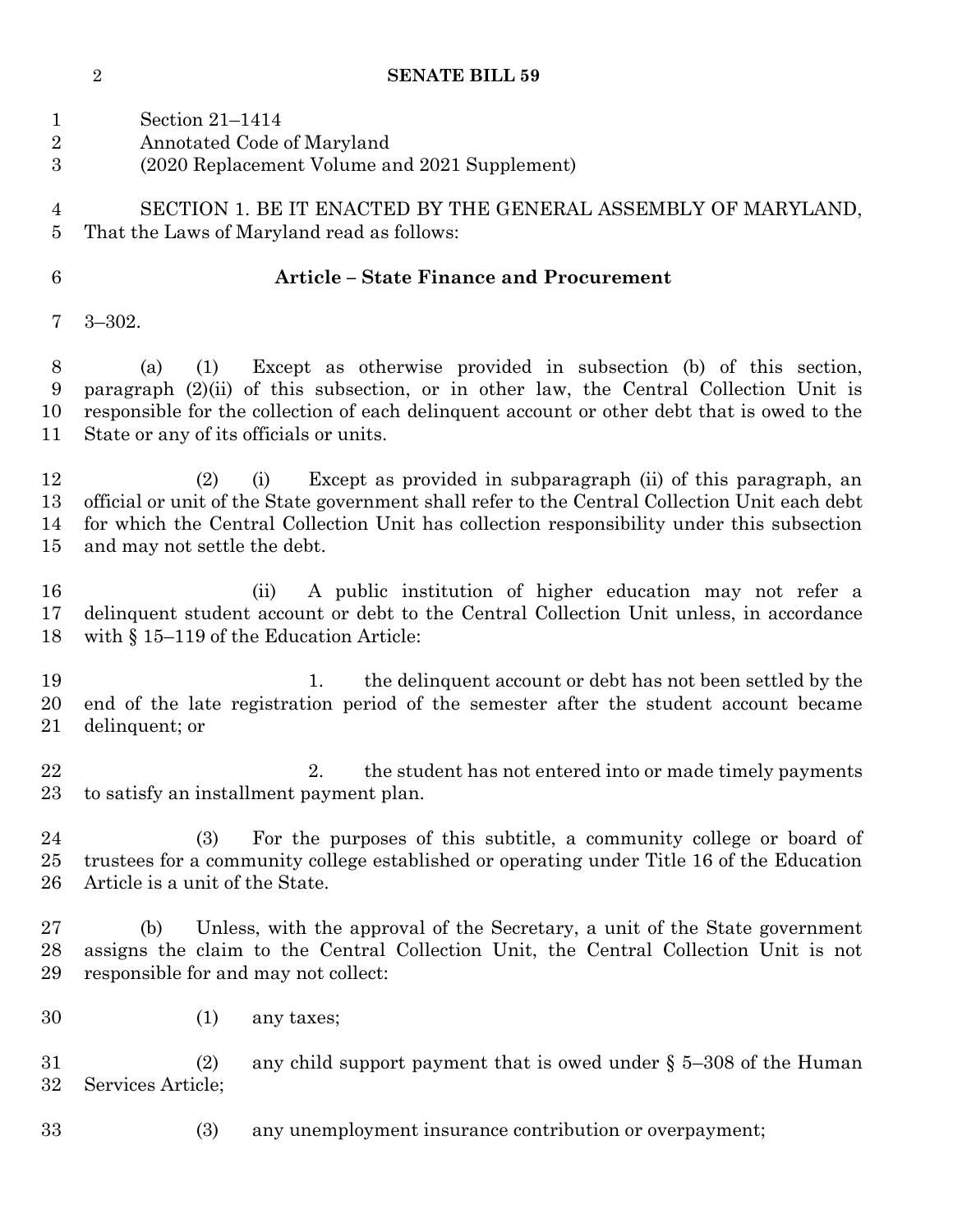|  | (4) | any fine; |
|--|-----|-----------|
|--|-----|-----------|

- (5) any court costs;
- (6) any forfeiture on bond;

 (7) any money that is owed as a result of a default on a loan that the Department of Commerce or the Department of Housing and Community Development has made or insured;

 (8) any money that is owed under Title 9, Subtitles 2, 3, and 4 and Title 20 of the Insurance Article; **[**or**]**

 (9) any money that is owed for unpaid video tolls and associated civil penalties under § 21–1414 of the Transportation Article under a delinquent account associated with a person residing outside the State**; OR**

## **(10) ANY MONEY THAT IS OWED UNDER A DELINQUENT ACCOUNT FOR UNPAID VIDEO TOLLS AND ASSOCIATED CIVIL PENALTIES AND IS RECALLED BY THE MARYLAND TRANSPORTATION AUTHORITY UNDER § 21–1414(H) OF THE TRANSPORTATION ARTICLE**.

 (c) The Central Collection Unit shall be responsible for the collection of each delinquent account or other debt that is owed to a community college established or operating under Title 16 of the Education Article if the board of trustees for the community college:

 (1) adopts a resolution appointing the Central Collection Unit as the collector of delinquent accounts or other debt; and

- (2) submits the resolution to the Central Collection Unit.
- 
- **Article – Transportation**
- **4–408.**

 **(A) (1) IN THIS SECTION THE FOLLOWING WORDS HAVE THE MEANINGS INDICATED.**

 **(2) "E–ZPASS ACCOUNT" HAS THE MEANING STATED IN § 21–1416 OF THIS ARTICLE.**

 **(3) "TOLL COLLECTION FACILITY" HAS THE MEANING STATED IN § 21–1414 OF THIS ARTICLE.**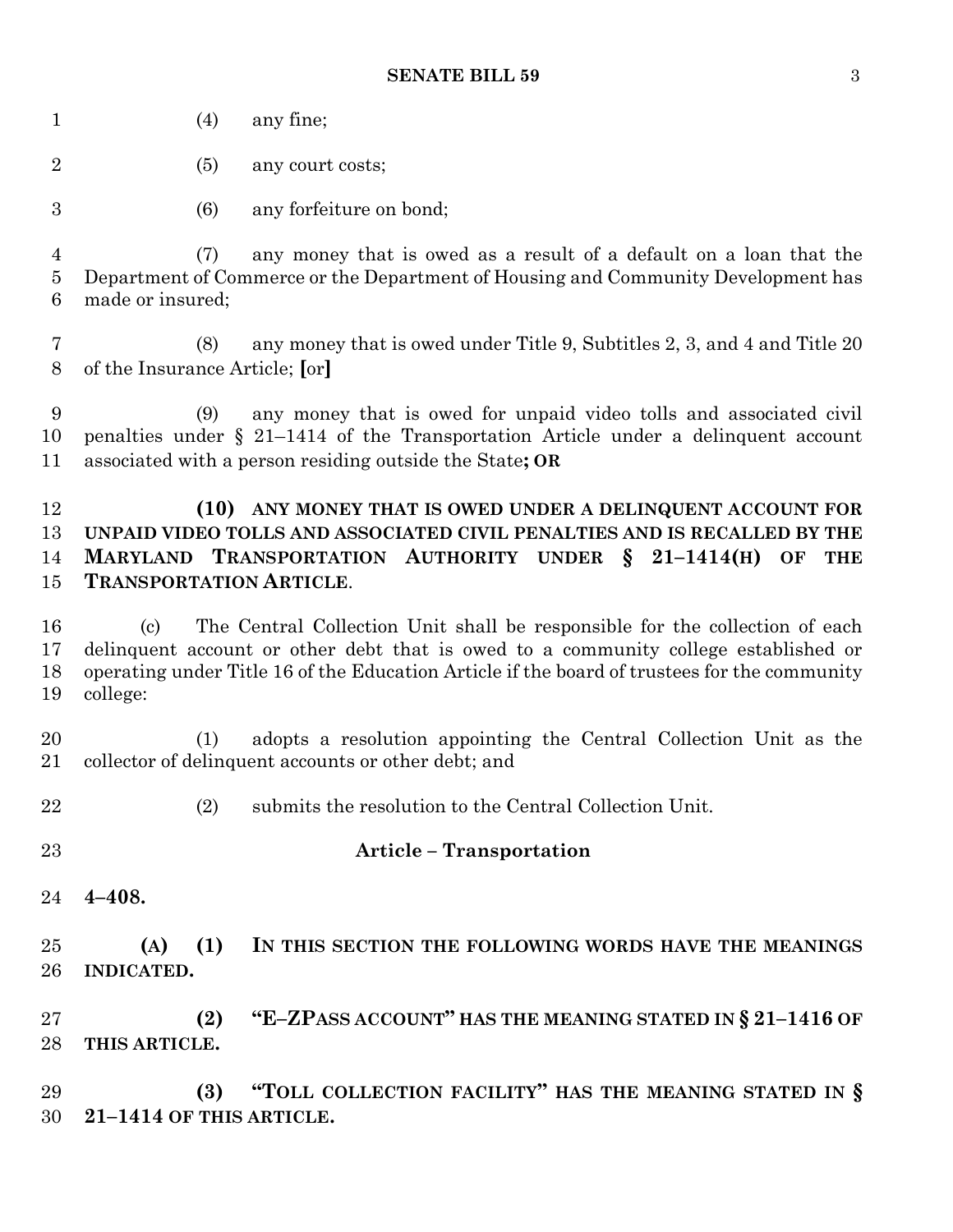**(B) TO THE GREATEST EXTENT FEASIBLE, THE AUTHORITY SHALL PROVIDE TO E–ZPASS ACCOUNT HOLDERS AND OTHER USERS OF TRANSPORTATION FACILITIES PROJECTS A RANGE OF OPTIONS TO PAY FOR TOLL TRANSACTIONS AT TOLL COLLECTION FACILITIES AND ANY ASSOCIATED CIVIL PENALTIES FOR TOLL VIOLATIONS, INCLUDING PAYMENT BY:**

| $\boldsymbol{6}$ | (1)                           | CASH;                                                                                                                                                                  |  |  |  |  |
|------------------|-------------------------------|------------------------------------------------------------------------------------------------------------------------------------------------------------------------|--|--|--|--|
| 7                | (2)                           | СНЕСК;                                                                                                                                                                 |  |  |  |  |
| 8                | (3)                           | <b>MONEY ORDER; AND</b>                                                                                                                                                |  |  |  |  |
| 9                | (4)                           | AN ELECTRONIC FUNDS TRANSFER THROUGH THE USE OF:                                                                                                                       |  |  |  |  |
| 10               |                               | (I)<br>A CREDIT OR DEBIT CARD;                                                                                                                                         |  |  |  |  |
| 11               |                               | AN AUTOMATED CLEARING HOUSE (ACH) TRANSFER; OR<br>(II)                                                                                                                 |  |  |  |  |
| 12<br>13<br>14   | PAYMENT SERVICE.              | AN ONLINE PAYMENT SYSTEM, INCLUDING A MONEY<br>(III)<br>TRANSFER THROUGH A DIGITAL WALLET PAYMENT PLATFORM OR OTHER MOBILE                                             |  |  |  |  |
| 15               | $21 - 1414.$                  |                                                                                                                                                                        |  |  |  |  |
| 16               | (a)<br>(1)                    | In this section the following words have the meanings indicated.                                                                                                       |  |  |  |  |
| 17               | (2)                           | "Authority" means the Maryland Transportation Authority.                                                                                                               |  |  |  |  |
| 18<br>19         | (3)                           | "Electronic toll collection" means a system in a toll collection facility<br>that is capable of collecting information from a motor vehicle for use in charging tolls. |  |  |  |  |
| 20<br>21         | (4)<br>toll transaction.      | "Notice of toll due" or "notice" means an administrative notice of a video                                                                                             |  |  |  |  |
| 22               | (5)                           | "Person alleged to be liable" means:                                                                                                                                   |  |  |  |  |
| 23<br>24         | transaction; or               | The registered owner of a motor vehicle involved in a video toll<br>(i)                                                                                                |  |  |  |  |
| 25<br>26<br>27   | regulations of the Authority. | A person to whom a registered owner of a motor vehicle has<br>(ii)<br>transferred liability for a video toll transaction in accordance with this section and the       |  |  |  |  |

 (6) "Recorded image" means an image of a motor vehicle passing through a toll collection facility recorded by a video monitoring system: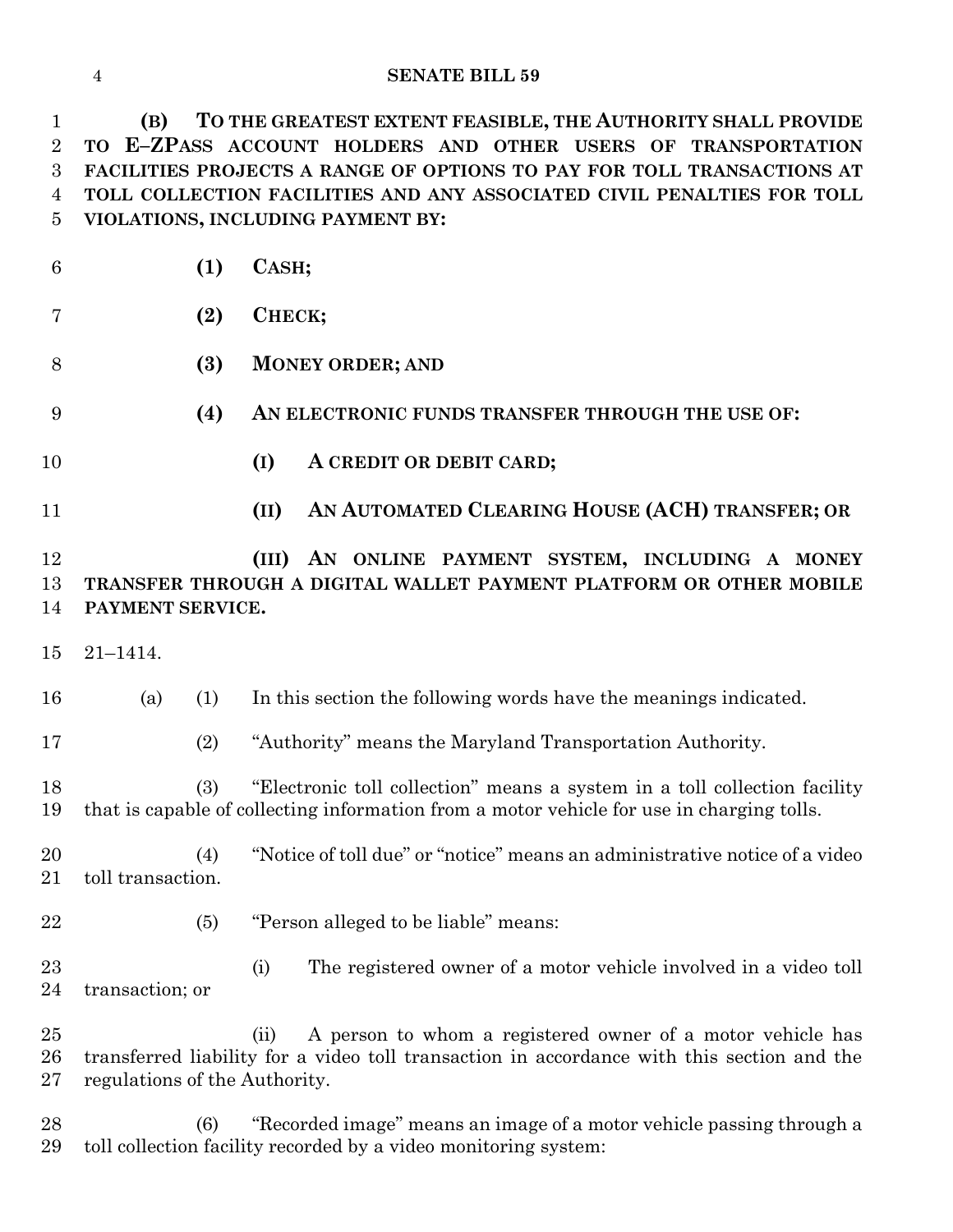| $\mathbf{1}$              |                                                                                                                                                                                                                              | (i) | On: |                                                                                                                                                                                 |  |  |  |
|---------------------------|------------------------------------------------------------------------------------------------------------------------------------------------------------------------------------------------------------------------------|-----|-----|---------------------------------------------------------------------------------------------------------------------------------------------------------------------------------|--|--|--|
| $\overline{2}$<br>3       | images;                                                                                                                                                                                                                      |     | 1.  | One or more photographs, micrographs, or electronic                                                                                                                             |  |  |  |
| 4                         |                                                                                                                                                                                                                              |     | 2.  | Videotape; or                                                                                                                                                                   |  |  |  |
| $\overline{5}$            |                                                                                                                                                                                                                              |     | 3.  | Any other medium; and                                                                                                                                                           |  |  |  |
| $6\phantom{.}6$<br>7<br>8 | Showing either the front or rear of the motor vehicle on at least<br>(ii)<br>one image or portion of tape and clearly identifying the license plate number and state of<br>the motor vehicle.                                |     |     |                                                                                                                                                                                 |  |  |  |
| 9<br>10<br>11             | "Registered owner" means, with respect to a motor vehicle, the person<br>(7)<br>or persons designated as the registered owner in the records of the government agency that<br>is responsible for motor vehicle registration. |     |     |                                                                                                                                                                                 |  |  |  |
| 12<br>13                  | "Toll collection facility" means any point on an Authority highway<br>(8)<br>where a toll is incurred and is required to be paid.                                                                                            |     |     |                                                                                                                                                                                 |  |  |  |
| 14<br>$15\,$              | "Toll violation" means the failure to pay a video toll within the time<br>(9)<br>prescribed by the Authority in a notice of toll due.                                                                                        |     |     |                                                                                                                                                                                 |  |  |  |
| 16<br>17<br>18            | "Video monitoring system" means a device installed to work in<br>(10)<br>conjunction with a toll collection facility that produces a recorded image when a video toll<br>transaction occurs.                                 |     |     |                                                                                                                                                                                 |  |  |  |
| 19<br>20                  | (11)<br>toll transaction occurs.                                                                                                                                                                                             |     |     | "Video toll" means the amount assessed by the Authority when a video                                                                                                            |  |  |  |
| 21<br>22<br>$23\,$        | (12)<br>video monitoring system.                                                                                                                                                                                             |     |     | "Video toll transaction" means any transaction in which a motor vehicle<br>does not or did not pay a toll at the time of passage through a toll collection facility with a      |  |  |  |
| 24<br>$25\,$<br>26        | (b)<br>(1)<br>in the regulations of the Authority.                                                                                                                                                                           |     |     | Except as provided in subsection $(g)$ of this section, the registered owner<br>of a motor vehicle shall be liable to the Authority for payment of a video toll as provided for |  |  |  |
| 27<br>$^{28}$             | (2)<br>has incurred a video toll a notice of toll due.                                                                                                                                                                       |     |     | The Authority shall send the registered owner of a motor vehicle that                                                                                                           |  |  |  |
| 29<br>30                  | (3)                                                                                                                                                                                                                          |     |     | Except as provided in subsection (g) of this section, the person alleged<br>to be liable who receives a notice of toll due shall have at least 30 days to pay the video toll.   |  |  |  |
| $31\,$<br>$32\,$          | $\left( \mathrm{c}\right)$<br>(1)                                                                                                                                                                                            |     |     | Failure of the person alleged to be liable to pay the video toll under a<br>notice of toll due by the date stated on the notice shall constitute a toll violation subject to    |  |  |  |
|                           |                                                                                                                                                                                                                              |     |     |                                                                                                                                                                                 |  |  |  |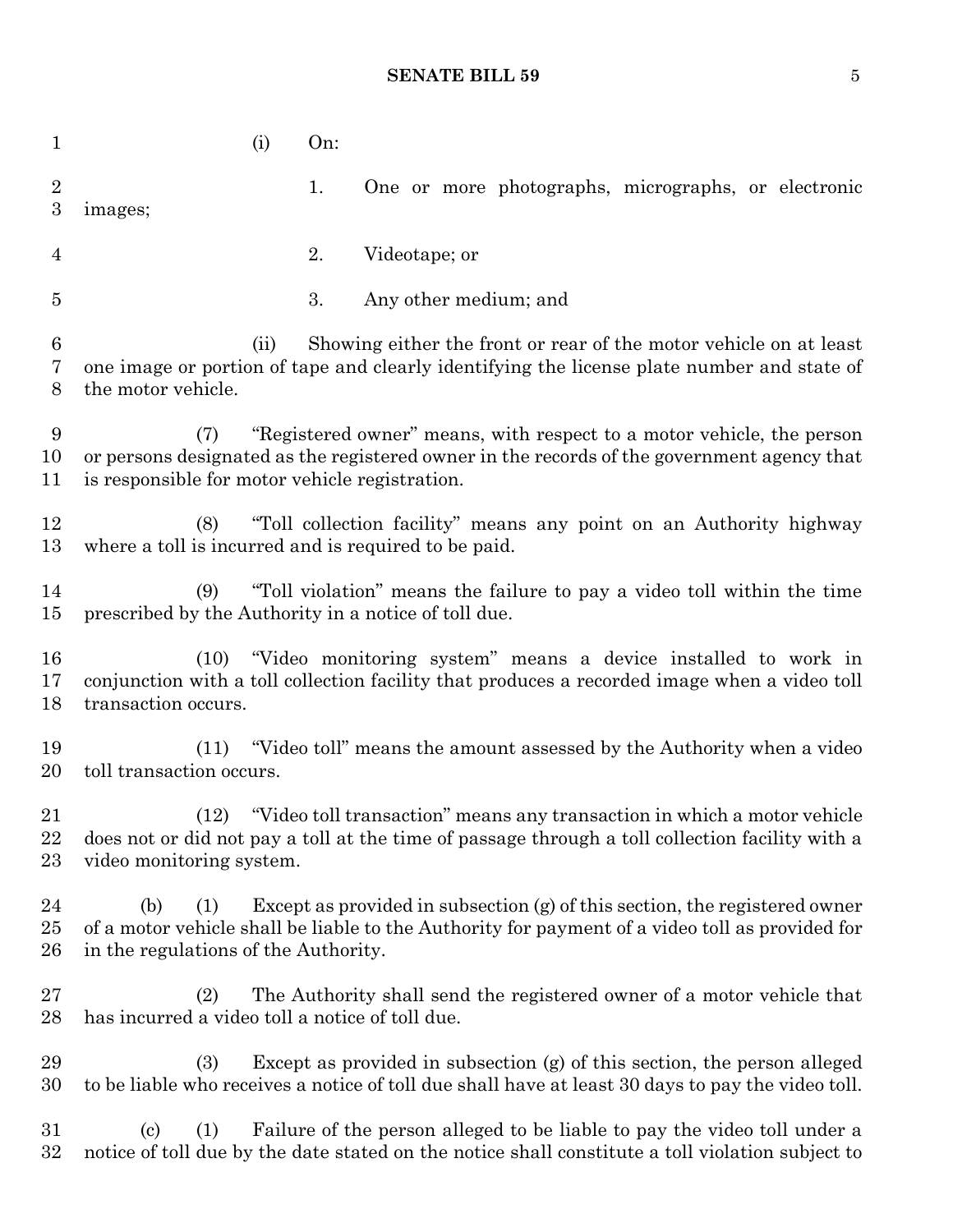a civil citation and a civil penalty, which shall be assessed 15 days after the toll violation occurs, as provided for in the regulations of the Authority.

 (2) A registered owner of a motor vehicle shall not be liable for a civil penalty imposed under this section if the operator of the motor vehicle has been convicted 5 of failure or refusal to pay a toll under  $\S 21-1413$  of this subtitle for the same violation.

 (d) (1) The Authority or its duly authorized agent shall send a citation via first–class mail, no later than 60 days after the toll violation, to the person alleged to be liable under this section.

 (2) Personal service of the citation on the person alleged to be liable shall not be required, and a record of mailing kept in the ordinary course of business shall be admissible evidence of the mailing of the notice of toll due and citation.

(3) A citation shall contain:

 (i) The name and address of the person alleged to be liable under this section;

 (ii) The license plate number and state of registration of the motor vehicle involved in the video toll transaction;

17 (iii) The location where the video toll transaction took place;

18 (iv) The date and time of the video toll transaction;

- 19 (v) The amount of the video toll and the date it was due as stated on the notice of toll due;
- 21 (vi) A copy of the recorded image;
- (vii) A statement that the video toll was not paid before the civil penalty was assessed;
- (viii) The amount of the civil penalty; and
- (ix) The date by which the video toll and civil penalty must be paid.
- (4) A citation shall also include:

 (i) Information advising the person alleged to be liable under this section of the manner and the time in which liability alleged in the citation may be contested;

 (ii) The statutory defenses described in subsection (g) of this section that were originally included in the notice of toll due; and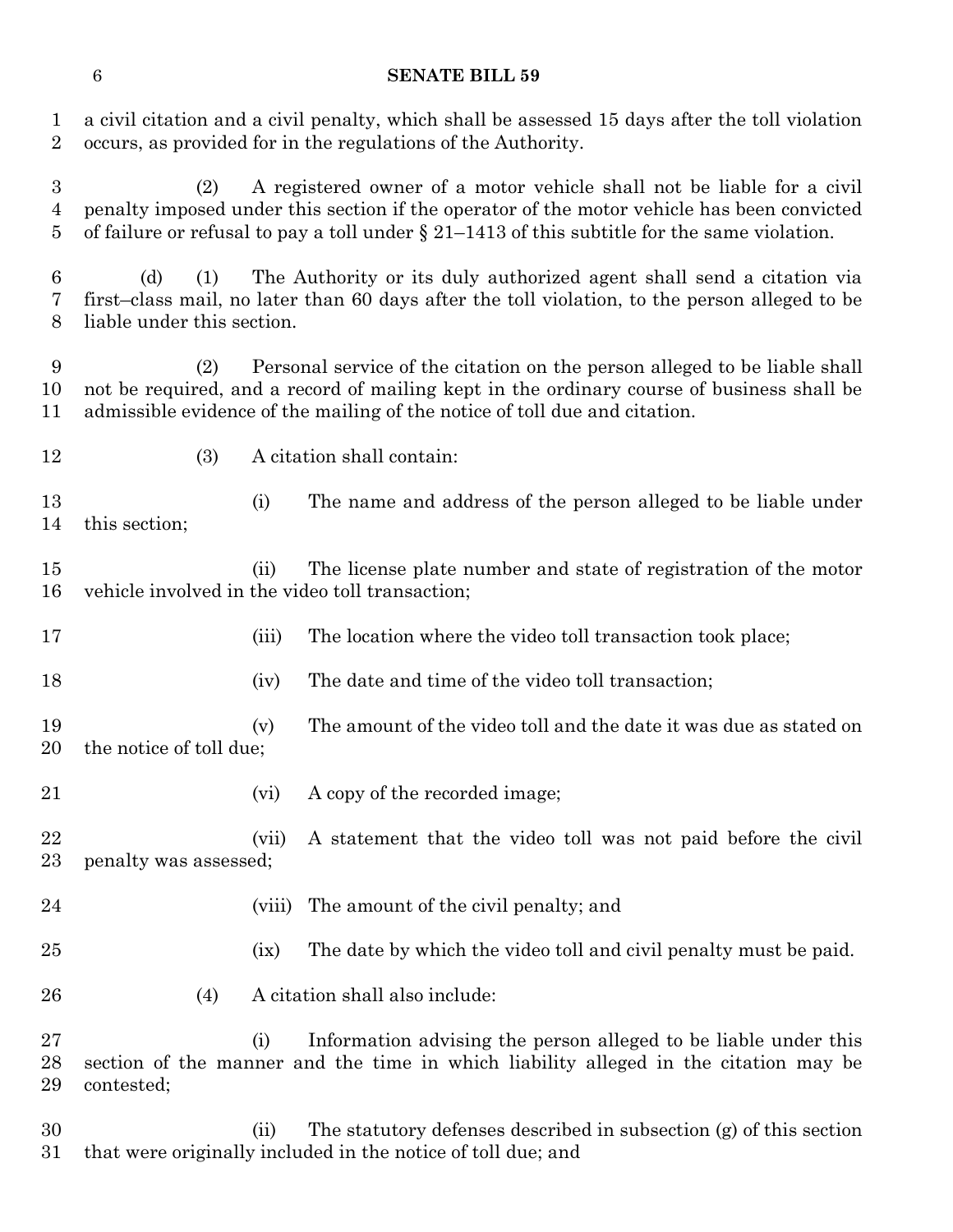(iii) A warning that failure to pay the video toll and civil penalty, to contest liability in the manner and time prescribed, or to appear at a trial requested is an admission of liability and a waiver of available defenses, and may result in the refusal or suspension of the motor vehicle registration and referral for collection. (5) A person alleged to be liable receiving the citation for a toll violation under this section may: (i) Pay the video toll and the civil penalty directly to the Authority; or (ii) Elect to stand trial for the alleged violation. (6) (i) If the person alleged to be liable under this section fails to elect to stand trial or to pay the prescribed video toll and civil penalty within 30 days after mailing of the citation, or is adjudicated to be liable after trial, or fails to appear at trial after having elected to stand trial, the Authority or its duly authorized agent may: 14 1. Collect the video toll and the civil penalty by any means of collection as provided by law; and 2. Notify the Administration of the failure to pay the video toll and civil penalty in accordance with subsection (i) of this section. (ii) No additional hearing or proceeding is required before the Administration takes action with respect to the motor vehicle of the registered owner under subsection (i) of this section. (e) (1) A certificate alleging that a toll violation occurred and that the video toll payment was not received before the civil penalty was assessed, sworn to or affirmed by a duly authorized agent of the Authority, based upon inspection of a recorded image and electronic toll collection records produced by an electronic toll collection video monitoring system shall be evidence of the facts contained therein and shall be admissible in any proceeding alleging a violation under this section without the presence or testimony of the duly authorized agent who performed the requirements under this section. (2) The citation, including the certificate, shall constitute prima facie evidence of liability for the toll violation and civil penalty. (f) Adjudication of liability under this section: (1) Shall be based upon a preponderance of evidence; (2) May not be deemed a conviction of a registered owner of a motor vehicle under the Motor Vehicle Code;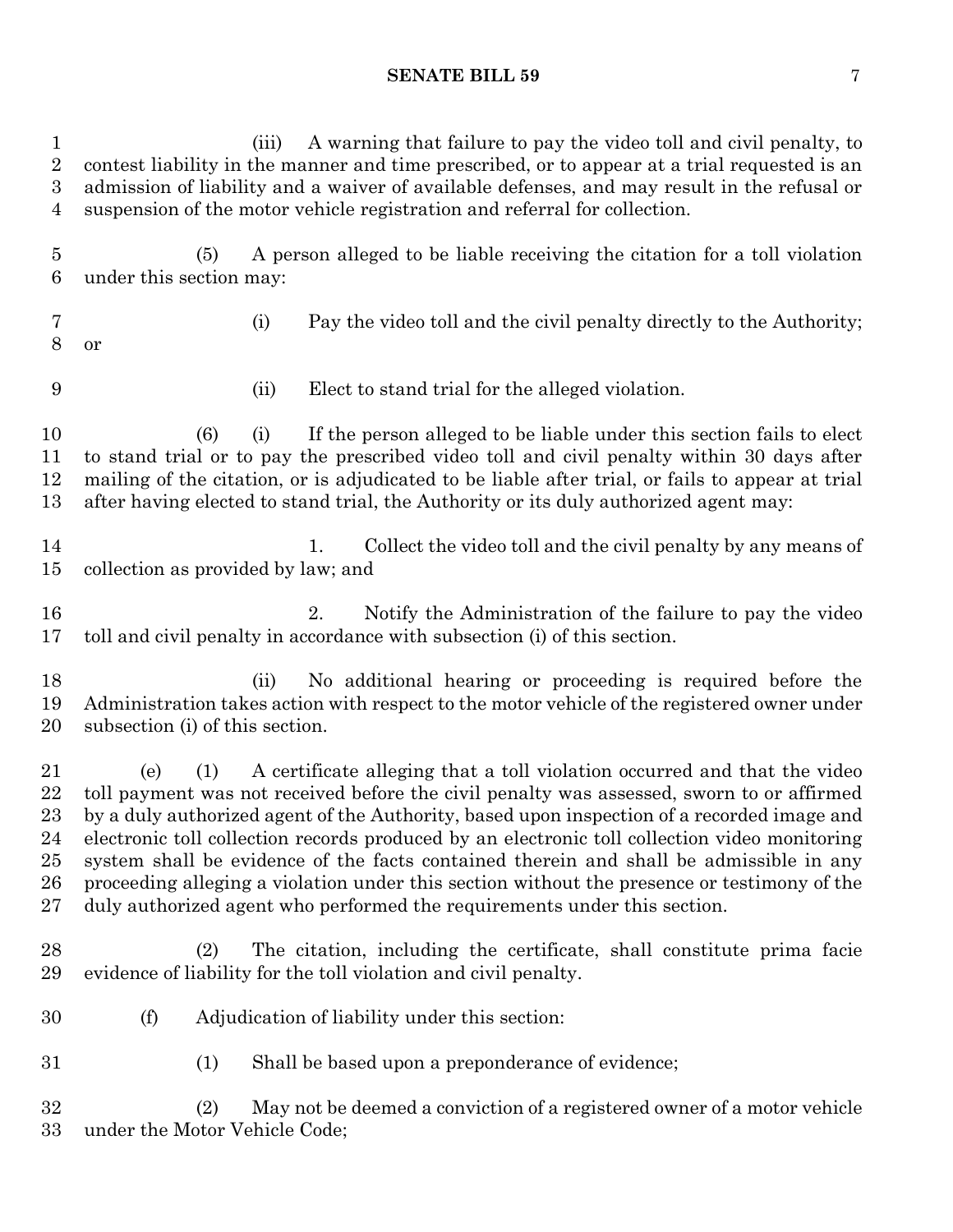(3) May not be made part of the registered owner's motor vehicle operating record; and

 (4) May not be considered in the provision of motor vehicle insurance coverage.

 (g) (1) If, at the time of a video toll transaction, a motor vehicle is operated by a person other than the registered owner without the express or implied consent of the registered owner, and if the registered owner by the date stated on the notice of toll due provides the Authority or its duly authorized agent with a notarized admission by the person accepting liability which shall include that person's name, address, and driver's license identification number, then the person accepting liability shall be liable under this section and shall be sent a notice of toll due.

 (2) If the registered owner is a lessor of motor vehicles, and at the time of the video toll transaction the motor vehicle involved was in the possession of a lessee, and the lessor by the date stated on the notice of toll due provides the Authority or its duly authorized agent with a copy of the lease agreement or other documentation acceptable to the Authority identifying the lessee, including the person's name, address, and driver's license identification number or federal employer identification number, then the lessee shall be liable under this section and shall be sent a notice of toll due.

- (3) If the motor vehicle involved in a video toll transaction is operated using a dealer or transporter registration plate, and at the time of the video toll transaction the motor vehicle was under the custody and control of a person other than the owner of the dealer or transporter registration plate, and if the owner of the dealer or transporter registration plate by the date stated on the notice of toll due provides to the Authority or its duly authorized agent a copy of the contractual agreement or other documentation acceptable to the Authority identifying the person, including the person's name, address, and driver's license identification number, who had custody and control over the motor vehicle at the time of the video toll transaction, then that person and not the owner of the dealer or transporter registration plate shall be liable under this section and shall be sent a notice of toll due.
- (4) If a motor vehicle or registration plate number is reported to a law enforcement agency as stolen at the time of the video toll transaction, and the registered owner by the date stated on the notice of toll due provides to the Authority or its duly authorized agent a copy of the police report substantiating that the motor vehicle was stolen at the time of the video toll transaction, then the registered owner of the motor vehicle is not liable under this section.

 (h) **(1) THE AUTHORITY MAY REFER A DELINQUENT ACCOUNT FOR UNPAID VIDEO TOLLS AND ASSOCIATED CIVIL PENALTIES TO THE CENTRAL COLLECTION UNIT FOR COLLECTION.**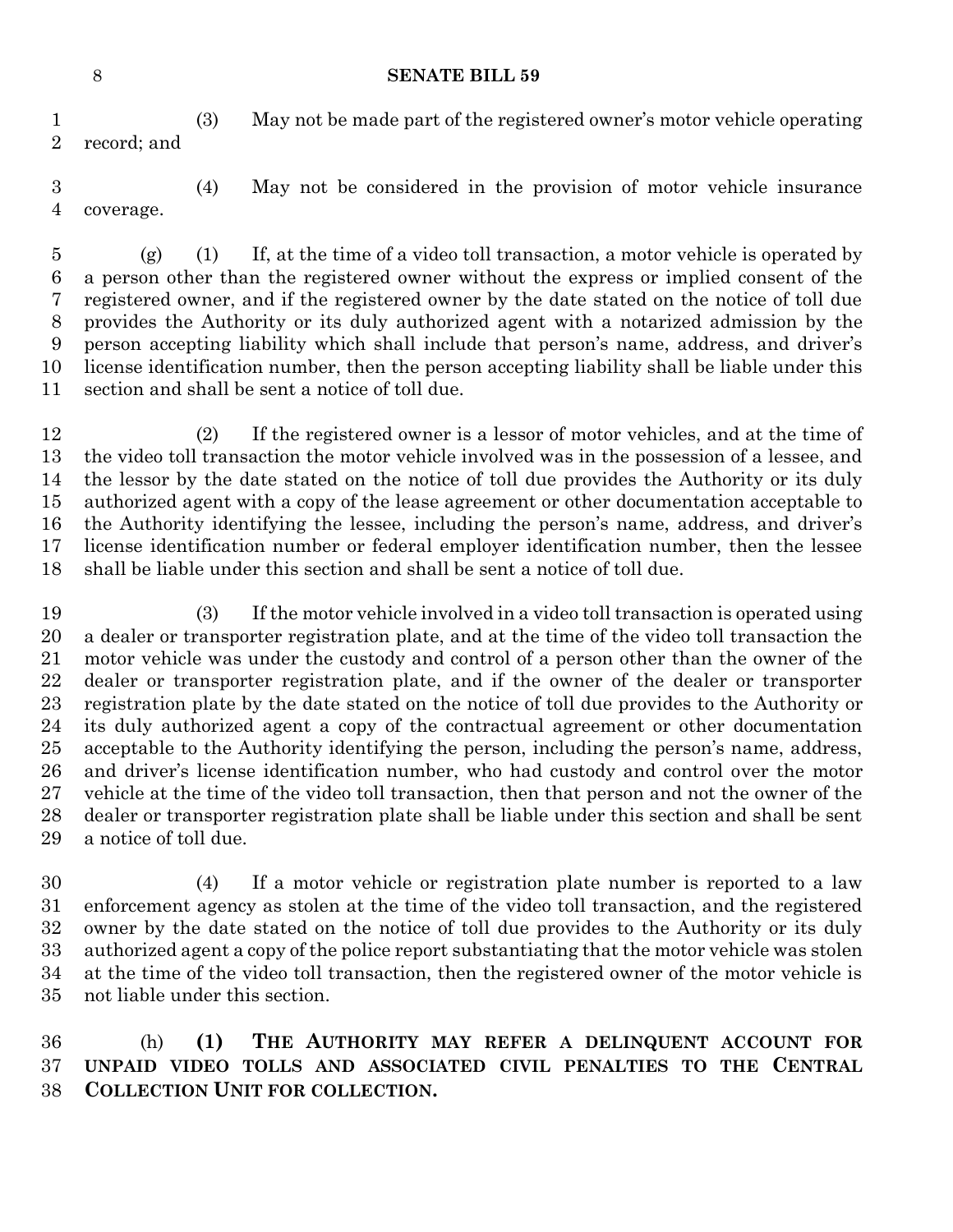**(2) THE AUTHORITY SHALL RECALL A DELINQUENT ACCOUNT FROM THE CENTRAL COLLECTION UNIT IF:**

 **(I) THE DELINQUENT ACCOUNT EXCEEDS \$300 IN UNPAID VIDEO TOLLS AND ASSOCIATED CIVIL PENALTIES; AND**

 **(II) THE PERSON ASSOCIATED WITH THE DELINQUENT ACCOUNT AGREES TO PAY THE UNPAID VIDEO TOLLS AND ASSOCIATED CIVIL PENALTIES UNDER AN INSTALLMENT PLAN AGREEMENT OFFERED BY THE AUTHORITY UNDER SUBSECTION (J) OF THIS SECTION.**

 **(3)** Notwithstanding any other provision of law, until the Authority refers the debt to the Central Collection Unit **OR AFTER THE AUTHORITY HAS RECALLED A DELINQUENT ACCOUNT FROM THE CENTRAL COLLECTION UNIT**, the Authority **[**may**]:**

 **(I) MAY** waive any portion of the video toll due or civil penalty assessed under this section**; AND**

 **(II) SHALL WAIVE ANY CIVIL PENALTY ASSESSED UNDER THIS SECTION IF:**

 **1. THE NOTICE OF TOLL DUE FOR THE VIDEO TOLL IN QUESTION WAS SENT TO THE PERSON ALLEGED TO BE LIABLE MORE THAN 60 DAYS AFTER THE VIDEO TOLL TRANSACTION; AND**

 **2. THE AUTHORITY IS RESPONSIBLE FOR THE DELAY IN THE TIMELY PROCESSING OF THE VIDEO TOLL TRANSACTION DUE TO COVID–19–RELATED OR OTHER FACTORS**.

 (i) (1) The Administration shall refuse or suspend the registration of a motor vehicle that incurs a toll violation under this section if:

 (i) The Maryland Transportation Authority notifies the Administration that a registered owner of the motor vehicle has been served with a citation in accordance with this section and has failed to:

28 1. Pay the video toll and the civil penalty for the toll violation by the date specified in the citation; and

 2. Contest liability for the toll violation by the date identified and in the manner specified in the citation; or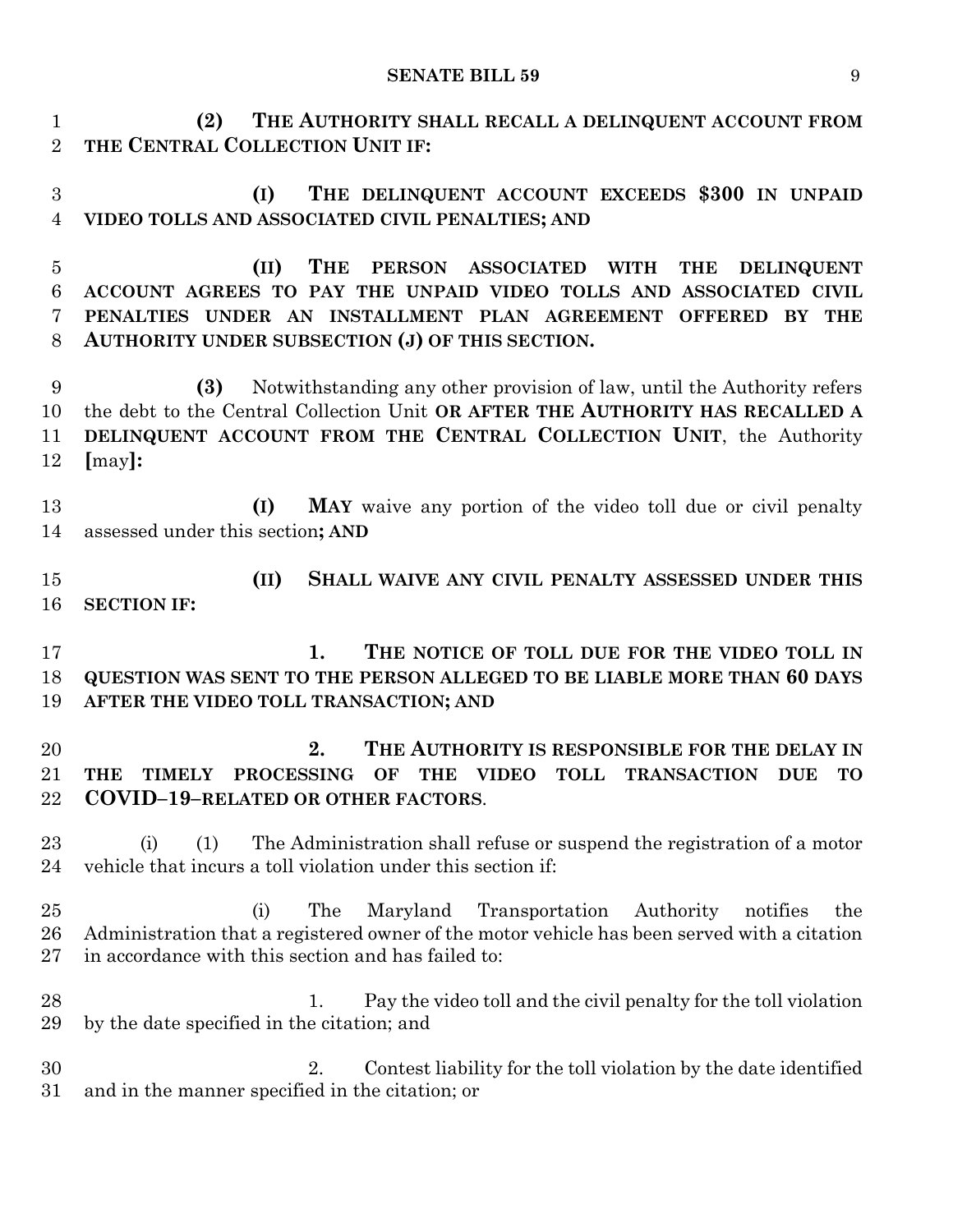(ii) The Maryland Transportation Authority or the District Court notifies the Administration that a person who elected to contest liability for a toll violation under this section has failed to: 1. Appear for trial or has been determined to be guilty of the toll violation; and 2. Pay the video toll and civil penalty. (2) In conjunction with the Maryland Transportation Authority, the Administration may adopt regulations and develop procedures to carry out the refusal or suspension of a registration under this subsection. (3) The procedures in this subsection are in addition to any other penalty provided by law for a toll violation under this section. (4) This subsection may be applied to enforce a reciprocal agreement entered into by the State and another jurisdiction in accordance with § 21–1415 of this subtitle. **(J) (1) (I) THE AUTHORITY SHALL OFFER AN INSTALLMENT PLAN AGREEMENT TO A PERSON ALLEGED TO BE LIABLE UNDER THIS SECTION FOR PAYMENT OF UNPAID VIDEO TOLLS AND ANY ASSOCIATED CIVIL PENALTIES THAT TOTAL AT LEAST \$300. (II) AN INSTALLMENT PLAN AGREEMENT UNDER THIS PARAGRAPH SHALL REQUIRE THE PERSON ALLEGED TO BE LIABLE TO MAKE MONTHLY INSTALLMENT PAYMENTS OF 10% PER MONTH ON THE TOTAL AMOUNT OF THE UNPAID VIDEO TOLLS AND ANY ASSOCIATED CIVIL PENALTIES OWED BY THE PERSON. (III) IF A PERSON FAILS TO PAY VIDEO TOLLS AND CIVIL PENALTIES OWED IN ACCORDANCE WITH AN INSTALLMENT PLAN AGREEMENT, THE AUTHORITY MAY REFER THE UNPAID TOLLS AND PENALTIES TO THE CENTRAL COLLECTION UNIT FOR COLLECTION. (2) (I) 1. IN THIS PARAGRAPH THE FOLLOWING WORDS HAVE THE MEANINGS INDICATED. 2. "BACKLOG TOLL CHARGE" MEANS A TOLL FOR PASSAGE OF A MOTOR VEHICLE THROUGH A TOLL COLLECTION FACILITY THAT IS PROCESSED AND BILLED TO AN E–ZPASS ACCOUNT OR A PAY–BY–PLATE ACCOUNT HOLDER MORE THAN 60 DAYS AFTER THE TOLL TRANSACTION OCCURRED DUE TO** 

 **COVID–19–RELATED OR OTHER FACTORS FOR WHICH THE AUTHORITY IS RESPONSIBLE.**